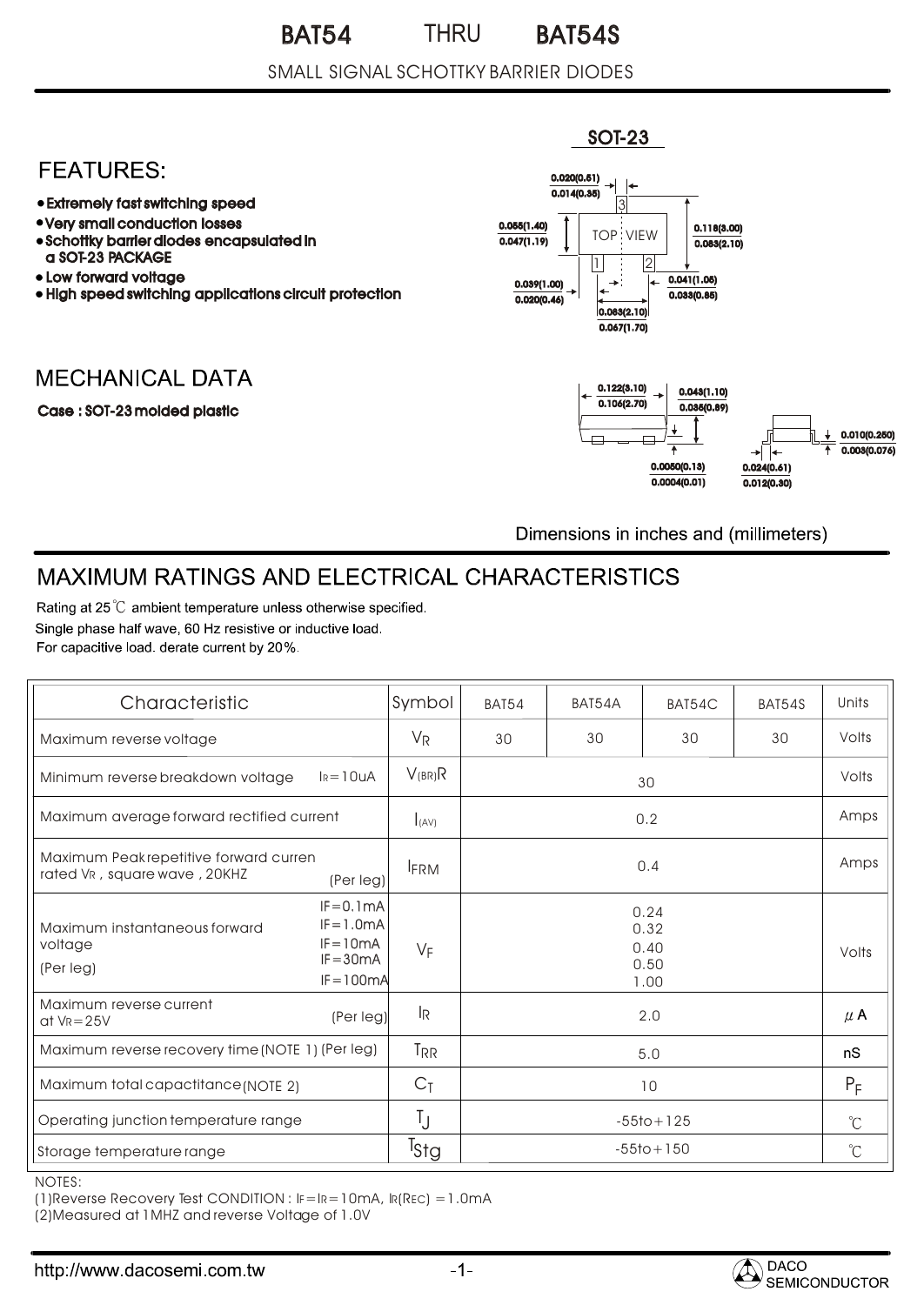### RATINGS AND CHARACTERISTIC CURVES BAT54 THRU BAT54S

| <b>Item</b> | Marking         | Eqivalent Circuit diagram |
|-------------|-----------------|---------------------------|
| BAT54       | LV <sub>3</sub> | 30                        |
| BAT54A      | B 6             | $3^{\circ}$               |
| BAT54C      | KV <sub>3</sub> | $3^\circ$<br>02           |
| BAT54S      | LD <sub>3</sub> | $3^{\circ}$               |



Device Marking

http://www.dacosemi.com.tw

REVERSE VOLTAGE (V)

20 25 30

 $\begin{array}{cccc} 0 & 5 & 10 & 15 \end{array}$